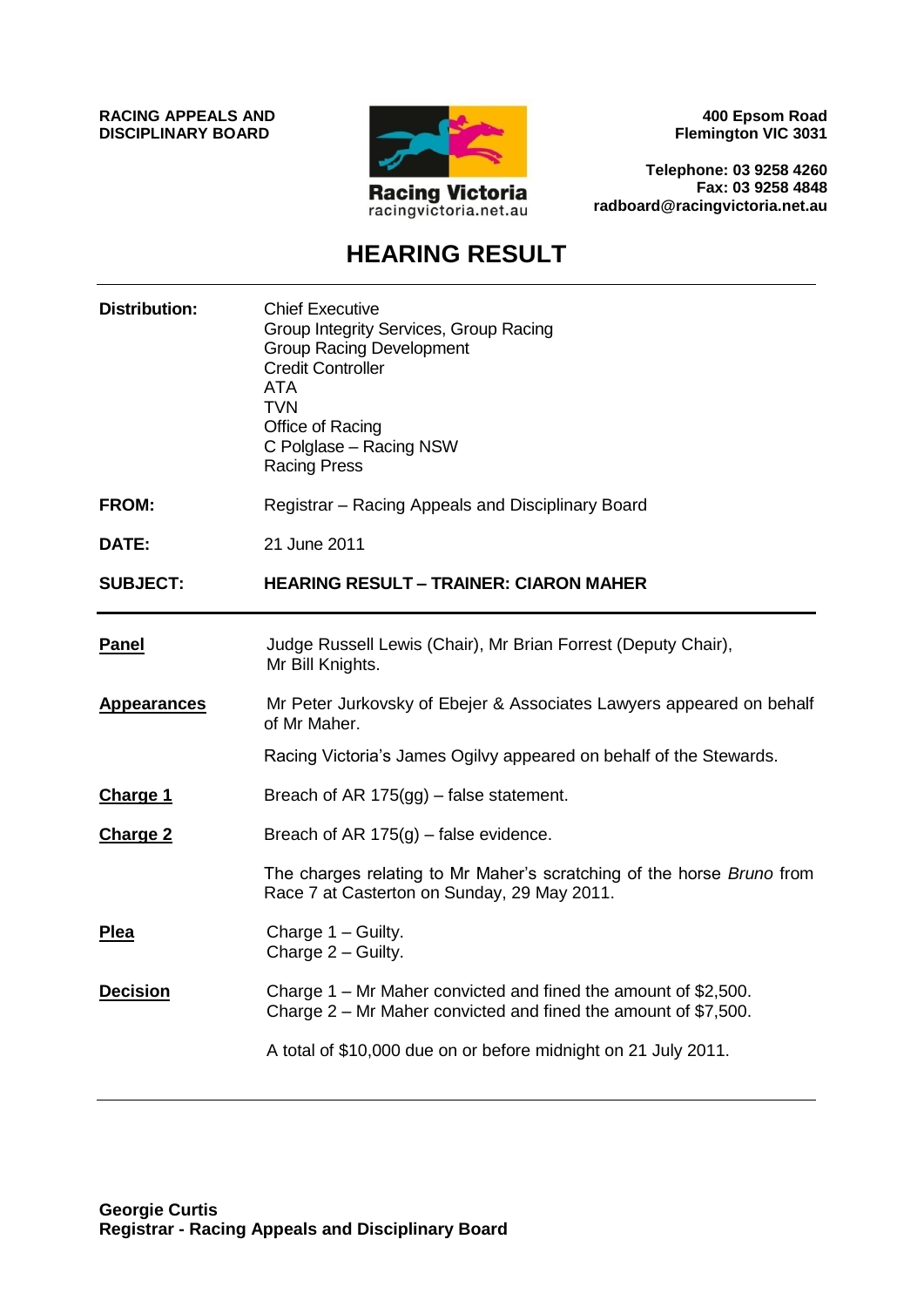## **TRANSCRIPT OF**

### **PROCEEDINGS**

### **RACING APPEALS AND DISCIPLINARY BOARD**

\_\_\_\_\_\_\_\_\_\_\_\_\_\_\_\_\_\_\_\_\_\_\_\_\_\_\_\_\_\_\_\_\_\_\_\_\_\_\_\_\_\_\_\_\_\_\_\_\_\_\_\_\_\_\_\_\_\_\_\_\_\_\_

#### **JUDGE RUSSELL LEWIS (CHAIRMAN) MR B FORREST (DEPUTY CHAIR) MR B KNIGHTS**

#### **EXTRACT OF PROCEEDINGS**

#### **DECISION**

**IN THE MATTER OF: CIARON MAHER - BREACH OF AR175 (gg) & ar 175 (g)** 

#### **MELBOURNE**

#### **TUESDAY, 21 JUNE 2011**

MR P JURKOVSKY appeared on behalf of Mr C Maher

MR J OGILVY appeared on behalf of Stewards